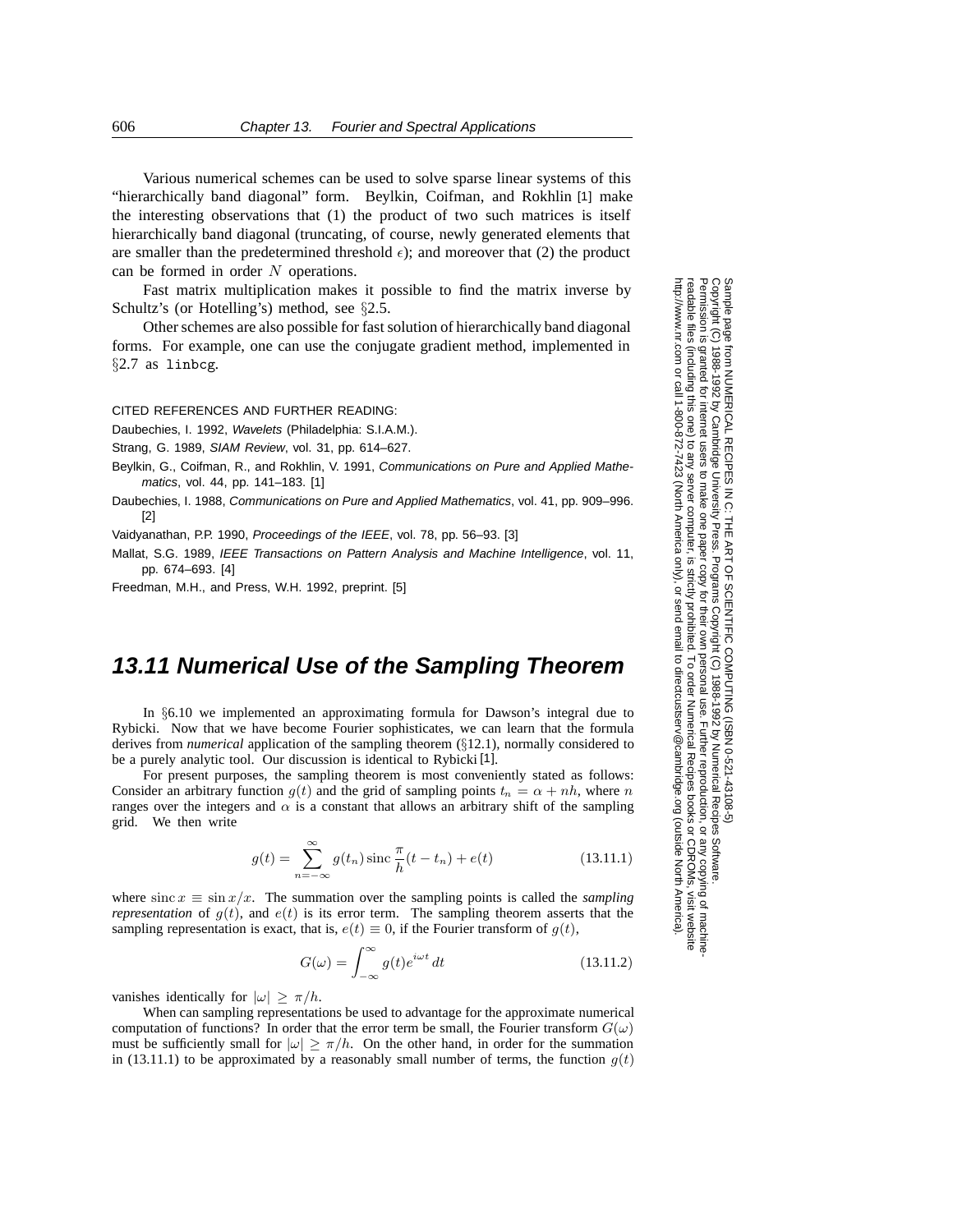itself should be very small outside of a fairly limited range of values of  $t$ . Thus we are led to two conditions to be satisfied in order that (13.11.1) be useful numerically: Both the function  $g(t)$  and its Fourier transform  $G(\omega)$  must rapidly approach zero for large values of their respective arguments.

Unfortunately, these two conditions are mutually antagonistic — the Uncertainty Principle in quantum mechanics. There exist strict limits on how rapidly the simultaneous approach to zero can be in both arguments. According to a theorem of Hardy [2], if  $g(t) = O(e^{-t^2})$ as  $|t| \to \infty$  and  $G(\omega) = O(e^{-\omega^2/4})$  as  $|\omega| \to \infty$ , then  $g(t) \equiv Ce^{-t^2}$ , where C is a constant. This can be interpreted as saying that of all functions the Gaussian is the most rapidly decaying in both  $t$  and  $\omega$ , and in this sense is the "best" function to be expressed numerically as a sampling representation.

Let us then write for the Gaussian  $g(t) = e^{-t^2}$ ,

$$
e^{-t^2} = \sum_{n=-\infty}^{\infty} e^{-t_n^2} \operatorname{sinc} \frac{\pi}{h}(t - t_n) + e(t)
$$
 (13.11.3)

The error  $e(t)$  depends on the parameters h and  $\alpha$  as well as on t, but it is sufficient for the present purposes to state the bound,

$$
|e(t)| < e^{-(\pi/2h)^2} \tag{13.11.4}
$$

which can be understood simply as the order of magnitude of the Fourier transform of the Gaussian at the point where it "spills over" into the region  $|\omega| > \pi/h$ .

When the summation in (13.11.3) is approximated by one with finite limits, say from  $N_0 - N$  to  $N_0 + N$ , where  $N_0$  is the integer nearest to  $-\alpha/h$ , there is a further truncation error. However, if N is chosen so that  $N > \pi/(2h^2)$ , the truncation error in the summation is less than the bound given by (13.11.4), and, since this bound is an overestimate, we shall continue to use it for (13.11.3) as well. The truncated summation gives a remarkably accurate representation for the Gaussian even for moderate values of N. For example,  $|e(t)| < 5 \times 10^{-5}$  for  $h = 1/2$  and  $N = 7$ ;  $|e(t)| < 2 \times 10^{-10}$  for  $h = 1/3$  and  $N = 15$ ; and  $|e(t)| < 7 \times 10^{-18}$  for  $h = 1/4$  and  $N = 25$ .

One may ask, what is the point of such a numerical representation for the Gaussian, which can be computed so easily and quickly as an exponential? The answer is that many transcendental functions can be expressed as an integral involving the Gaussian, and by substituting (13.11.3) one can often find excellent approximations to the integrals as a sum over elementary functions.

Let us consider as an example the function  $w(z)$  of the complex variable  $z = x + iy$ , related to the complex error function by

$$
w(z) = e^{-z^2} \operatorname{erfc}(-iz) \tag{13.11.5}
$$

having the integral representation

$$
w(z) = \frac{1}{\pi i} \int_C \frac{e^{-t^2} dt}{t - z}
$$
 (13.11.6)

where the contour C extends from  $-\infty$  to  $\infty$ , passing below z (see, e.g., [3]). Many methods exist for the evaluation of this function  $(e.g., [4])$ . Substituting the sampling representation (13.11.3) into (13.11.6) and performing the resulting elementary contour integrals, we obtain

$$
w(z) \approx \frac{1}{\pi i} \sum_{n=-\infty}^{\infty} h e^{-t_n^2} \frac{1 - (-1)^n e^{-\pi i (\alpha - z)/h}}{t_n - z}
$$
(13.11.7)

where we now omit the error term. One should note that there is no singularity as  $z \to t_m$ for some  $n = m$ , but a special treatment of the mth term will be required in this case (for example, by power series expansion).

An alternative form of equation (13.11.7) can be found by expressing the complex exponential in (13.11.7) in terms of trigonometric functions and using the sampling representation

Permission is granted for internet users to make one paper copy for their own personal use. Further reproduction, or any copyin Copyright (C) 1988-1992 by Cambridge University Press.Programs Copyright (C) 1988-1992 by Numerical Recipes Software. Sample page from NUMERICAL RECIPES IN C: THE ART OF SCIENTIFIC COMPUTING (ISBN 0-521-43108-5) g of machinereadable files (including this one) to any servercomputer, is strictly prohibited. To order Numerical Recipes booksor CDROMs, visit website http://www.nr.com or call 1-800-872-7423 (North America only),or send email to directcustserv@cambridge.org (outside North America).